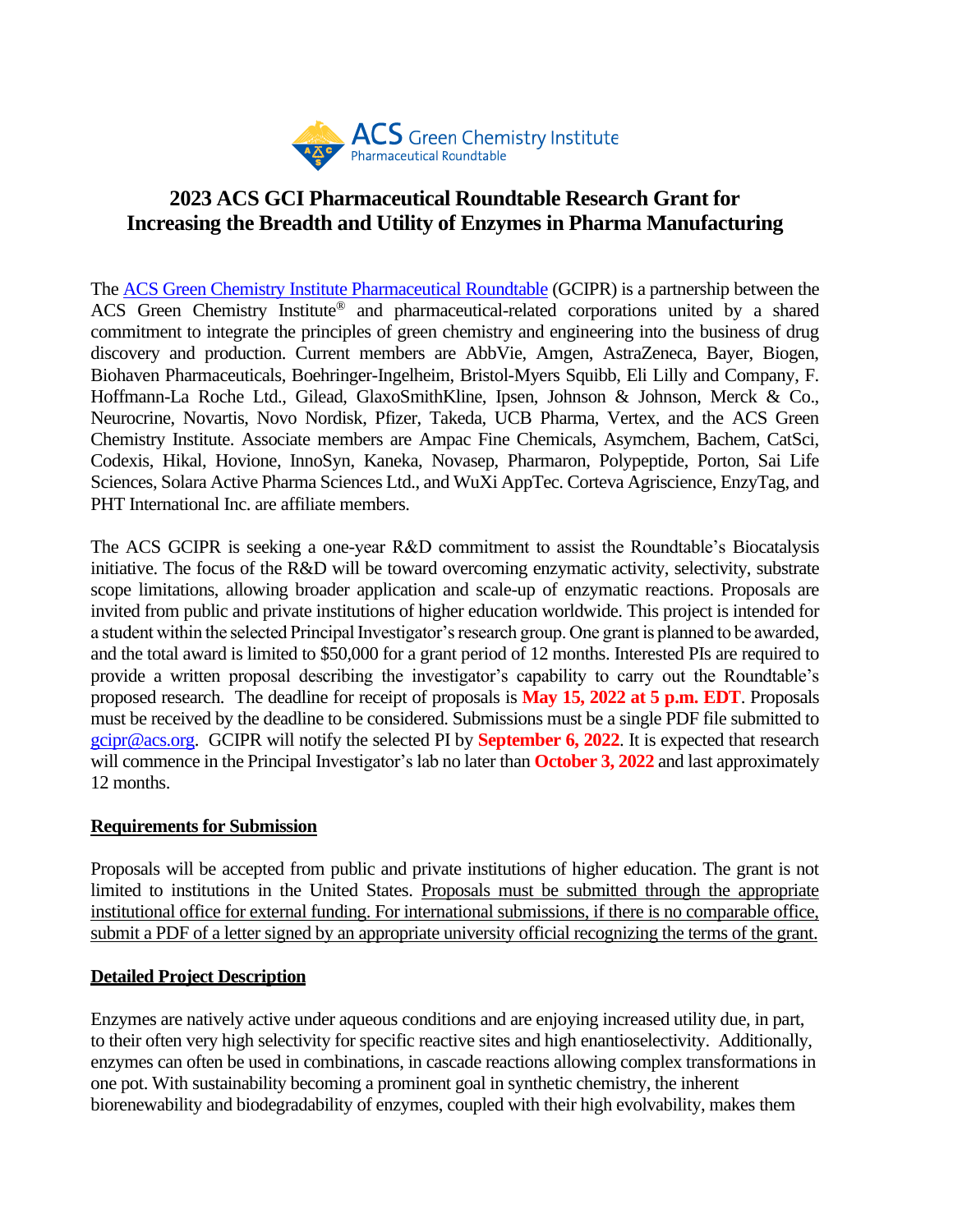very desirable catalysis. However, even with the ability to engineer deficiencies in an enzyme's activity or selectivity, gaps in enzymes' repertoire do exist.

An internal survey within the members of the GCIPR has highlighted that there are areas within the realm of C-C bond formation that are far less well served with currently available enzymes.

Some areas of interest identified by the GCIPR are as follows, but also not limited to:

- Alkylases both of the aliphatic or aromatic nature. This can also be potentially combined with halogenases in a cascade reaction to set up the key C-C bond forming transformation
- Halohydrin dehalogenases
- Diels-Alderases
- Pictet-Spenglerases
- Reductive coupling of carbon monoxide
- Aldolases

# *Key Considerations:*

- Safety: All reactions considered should have the appropriate safety considerations taken into account, especially those involving oxidation with air, oxygen or other oxidants
- Co-factors: For enzymes requiring co-factors that are depleted per turnover, recycling methods should be considered and presented.
- Substrates and Reactions: The pharmaceutical industry prominently features heterocycles and very bulky water insoluble materials. Substrates and/or reactions of study should be selected based on a pharmaceutically relevant profile.
- Greenness: To ensure that chemistry in water and flow chemistry continue to stay at the frontier of sustainability, applications should be reflective of the key research areas described by the GCIPR [\(https://www.acsgcipr.org/advancing-research/](https://www.acsgcipr.org/advancing-research/) and [https://pubs.acs.org/doi/abs/10.1021/op100327d\)](https://pubs.acs.org/doi/abs/10.1021/op100327d) and of the principles of both green [chemistry](https://www.acs.org/content/acs/en/greenchemistry/principles/12-principles-of-%20green-chemistry.html) an[d green engineering.](https://www.acs.org/content/acs/en/greenchemistry/principles/12-design-)
- Processing: New enzymes may start with low, but novel activities, which require high protein loadings. Standard pharmaceutically relevant operations such as liquid-liquid extractions, distillations, crystallizations, and membrane separations have limitations when operated in the presence of large quantities of protein. As such, the ability to engineer to achieve a long-term target activity of the enzyme, and therefore low protein loading, should be taken into consideration.

### **Project Goal**

Promote innovation at the interface of chemistry and biochemistry/enzymology to overcome enzymatic activity, selectivity, substrate scope limitations, allowing broader application and scale-up of enzymatic reactions of the defined reaction type below:

• C-C bond forming reactions that are traditionally underserved in the biocatalysis literature.

In addition, the GCIPR requests the following, if appropriate:

- Perform the necessary screening of enzymes for the proposed transformation
- Evolution or engineering of enzymes for a specific reaction class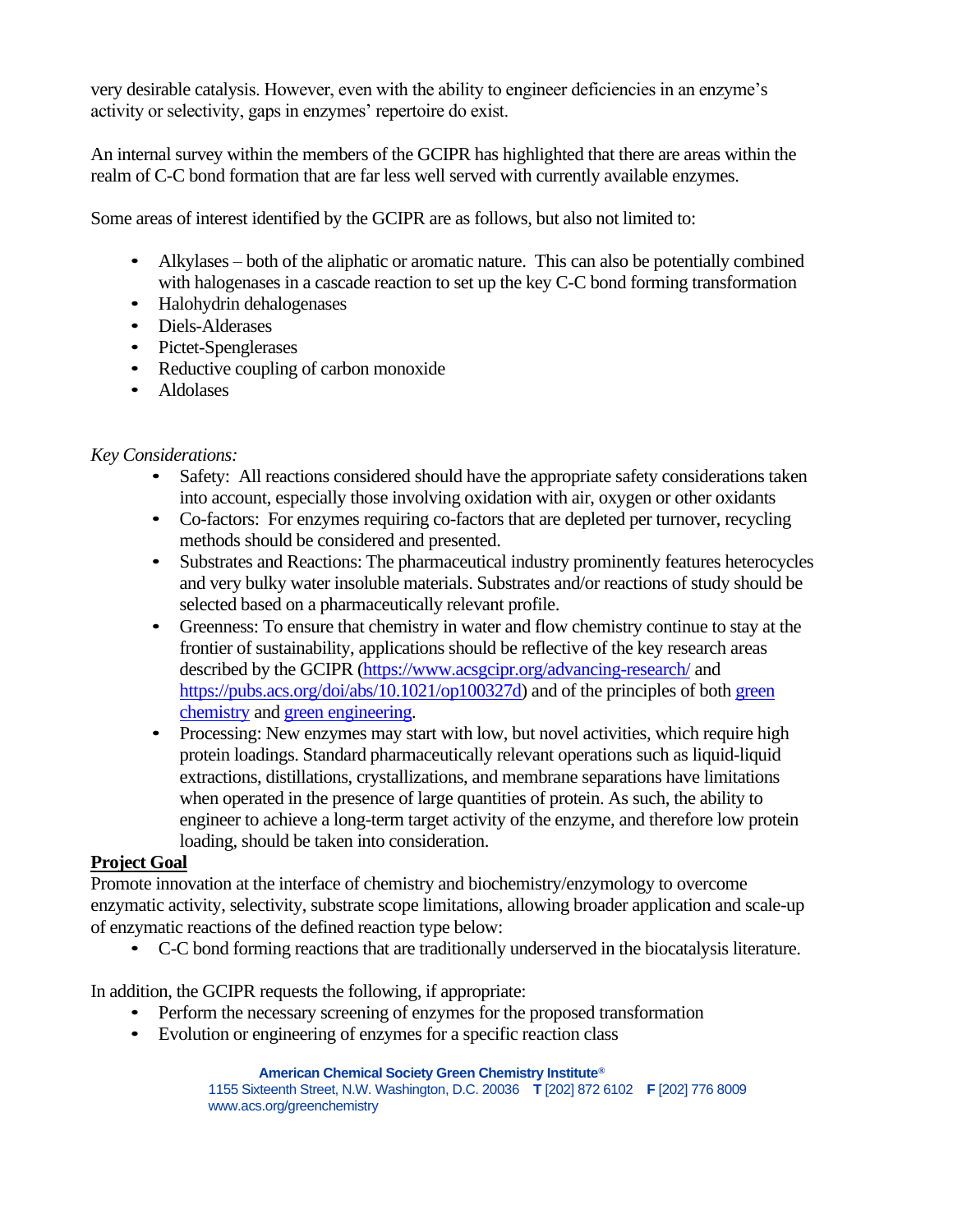- Perform a substrate scope to better understand if there are significant limitations to the specific enzyme class
- A lab-scale demonstration of a select few transformations that show promise at a reasonable scale to show potential for scalability for the pharmaceutical industry.

# **Project Timeline**

It is anticipated that one year of research support will be sufficient to provide progress toward intended goals.

### **Proposal Format** (Maximum 3 pages as described below + CVs)

All of the information below must be submitted as a single PDF file. All components described in sections A, B, and C must be included in the same PDF file to assure the proposal is reviewed in its entirety.

### A) Title Page (*1 page, 12 pt. font, 1-inch margins*)

- 1. Project Title:
- 2. Principal Investigator:
- 3. Title / Position(s):
- 4. Telephone Number(s):
- 5. Fax Number(s):
- 6. Postal Mailing Address:
- 7. Email Address:
- 8. Research Group Website:

B) Proposed Plan of Work *(2 pages, 12 pt. font, 1-inch margins)*

- 1. Objectives: Briefly state the project objectives
- 2. Project Approach: Include specific aims and investigations planned
- 3. Proposed milestone deliveries with brief description of the manner in which the researcher intends to achieve them
- 4. Brief description of the PI's research facilities and summary of the student's (undergraduate, graduate student and /or postdoc) capabilities to perform the proposed work
- 5. References (does not count toward your page limit)

Note: The PI should list any existing background intellectual property and/or collaborations they are aware of that might limit the freedom to operate any of the results arising from any research funded by ACS GCIPR. The priority of the Roundtable is to encourage research utilizing reaction conditions that are commercially available with the freedom to use.

C) Detailed Estimated Budget: The total amount requested would include all direct costs, student assistantships, etc. The total award is limited to \$50,000 for a grant period of up to 12 months. This does not count toward your page limit.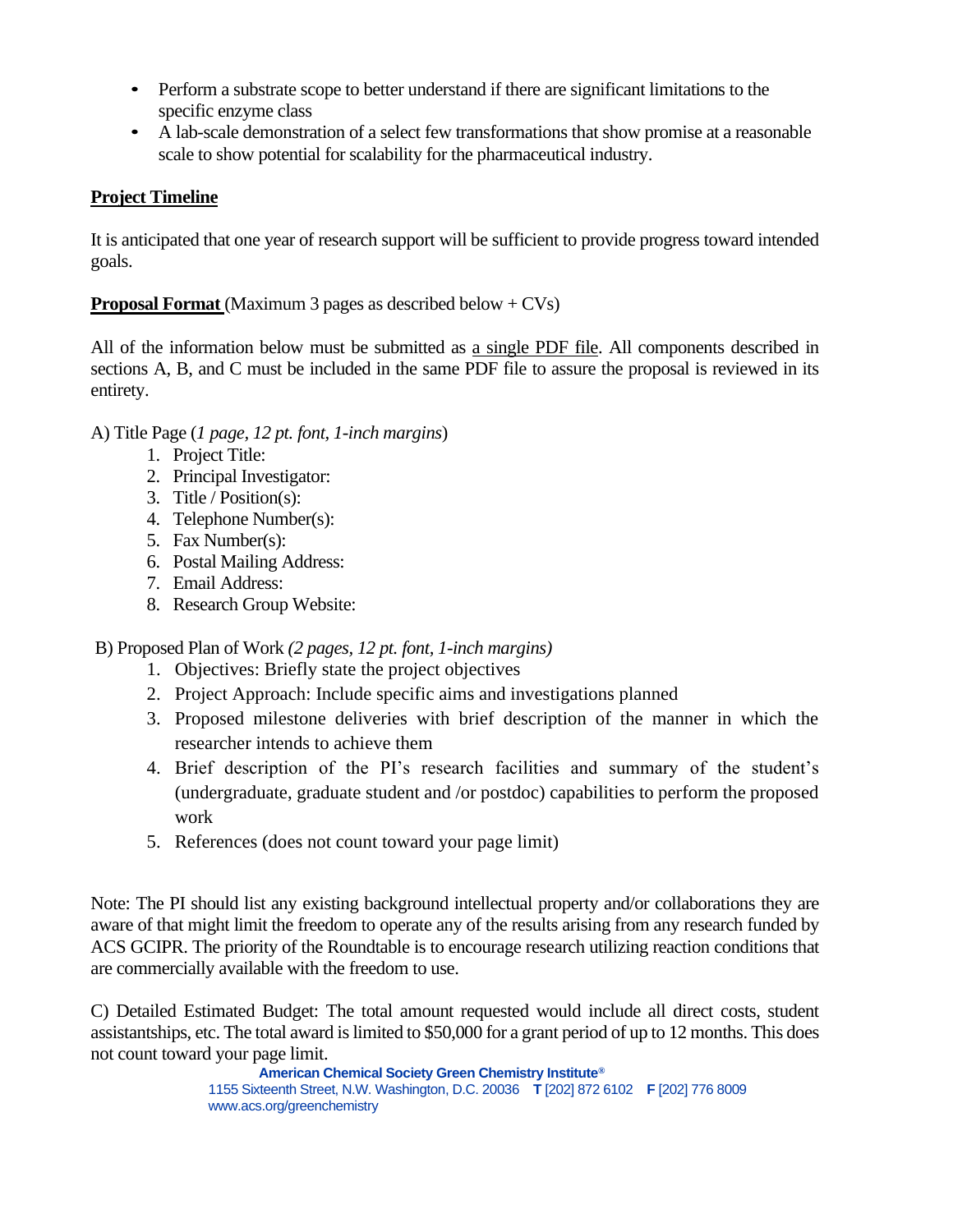- 1. Institutional overhead costs (indirect costs) should not be more than 10% of the total budget.
- 2. Post-doctoral associate salary and benefits are supported.
- 3. Student stipend and benefits are supported. Proposals for support of advanced graduate students are highly favored.
- 4. PI salary supplements will not be supported.
- 5. Laboratory supplies and instrument use charges are supported.
- 6. No funds may be allocated for travel, equipment purchase or repair, or administrative support.

D) Curriculum Vitae of Project Team Members: Please submit a curriculum vitae of each project team member (up to two pages per team member). This does not count toward your page limit.

### **Report Requirements**

- Progress reports or updates are due monthly or bi-monthly from initiation of research and will be discussed in arranged web-conferences. Reports will be shared with the member companies of the Roundtable.
- Reports are to include research milestones/significant outcomes, summary of progress to date noting any deviations from the proposal, and research plans for upcoming months.
- A final comprehensive report is due one month after the end of the grant period. This report must be submitted as a PDF document electronically to  $gcipr@acs.org$ . In addition, the content of the report should be targeted for publication in a peerreviewed technical journal. The paper will be co-authored by the principal investigator and student(s) performing the work with the guidance of member companies of the ACS GCIPR.

### **Intellectual Property, Publication Acknowledgement, and Terms of the Grant**

- The primary purpose of this grant is the public dissemination of research through publication.
- Every patent, United States or foreign, that results from research funded (in part or in its entirety) by the ACS GCIPR Research Grant shall be immediately dedicated to the public, royalty free.
- Publication of results is expected within 6 months of work completion.
- Each publication prepared in connection with the ACS GCIPR Research Grant shall make acknowledgement in the following manner: "This manuscript was developed with the support of the American Chemical Society Green Chemistry Institute Pharmaceutical Roundtable [\(www.acsgcipr.org\)](http://www.acsgcipr.org/). The ACS GCI is a not-for-profit organization whose mission is to catalyze and enable the implementation of green and